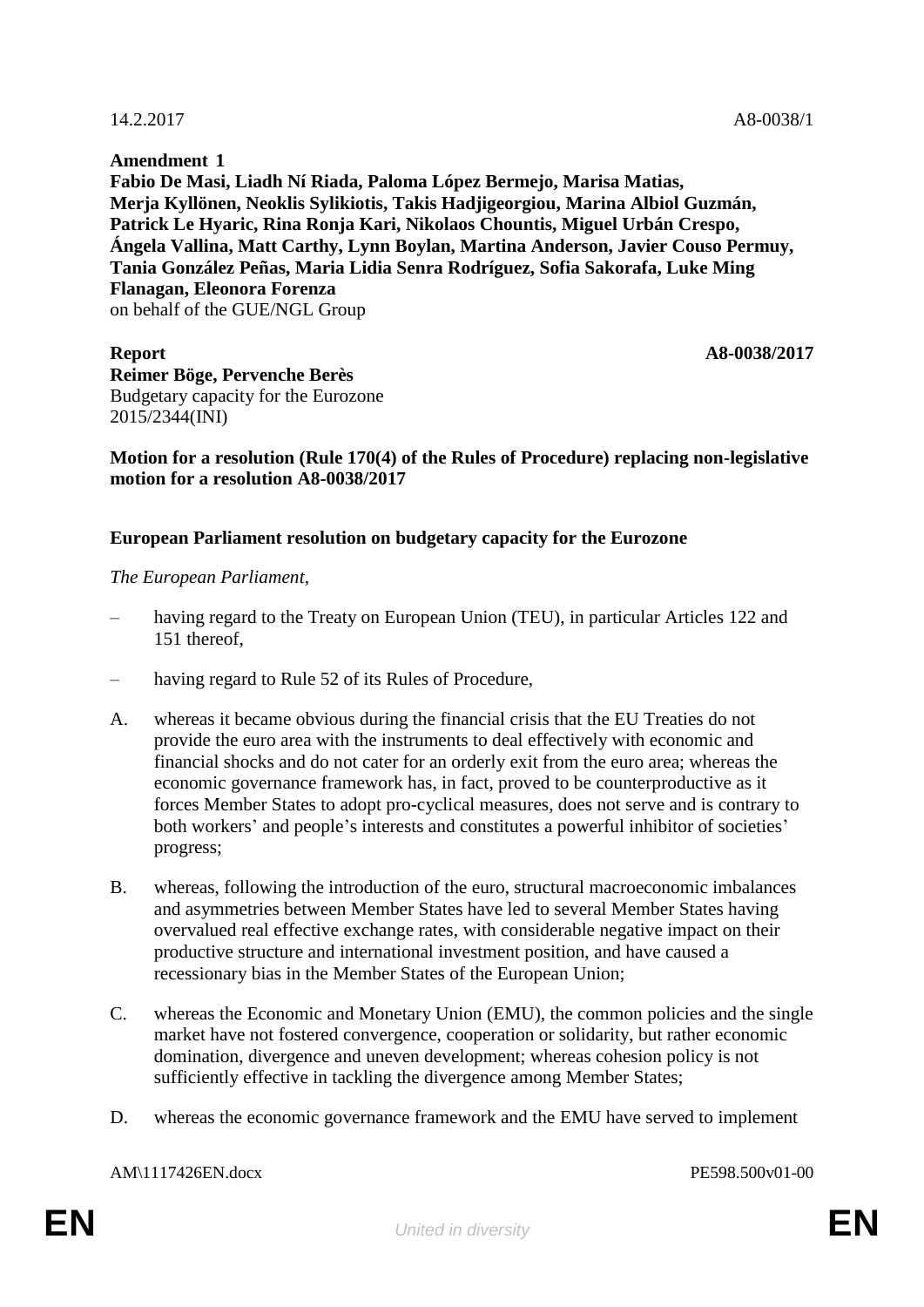cuts in public investment, labour income and public welfare, promoted the privatisation of public assets, the liberalisation and deregulation of markets, demand-hampering structural reforms and the loss of social and labour rights, including the dismantling of collective bargaining, which is enshrined in core conventions of the International Labour Organisation (ILO) and the EU Charter of Fundamental Rights; whereas this has caused economic stagnation, deflationary trends, rising socio-economic inequalities, poverty and high unemployment;

- E. whereas Member States have been forced under duress to adopt harsh adjustment programmes at enormous social and economic costs; whereas several national governments resigned after financial assistance was withheld; whereas the lack of a fair system of redistribution leads to the disintegration of core economic sectors in the peripheral countries, and instead of having a set of investment programmes to promote growth, these Member States become hostage to permanent borrowing to address this imbalance;
- F. whereas the three financial stabilisation instruments created outside of the EU budget structure and outside of the Treaty provisions – the Greek Loan Facility (GLF), the European Financial Stability Facility (EFSF) and the European Stability Mechanism (ESM) – have in particular contributed to the imbalance between core and periphery economies; whereas these mechanisms have imposed conditions of enforced austerity on access to credit, hampering the capacity of the Member States directly affected to react to their concrete situation; whereas such conditionality being imposed on sovereign governments is unacceptable and anti-democratic;
- G. whereas the Banking Union contributes to further banking sector concentration in the EU, has further weakened the Member States' ability to control their banking systems and does not tackle the 'too-big-and-too-interconnected-to-fail' problem, and hence the bail-in regime remains non-credible, putting taxpayers and Member State budgets at great risk;
- H. whereas the Capital Markets Union will amplify systemic risk via securitisation and foster shadow banking and asset-stripping of public infrastructure by insurers and pension funds, as opposed to strengthening sound and decentralised retail banking as the primary source of funding investment for small and medium-sized enterprises (SMEs);
- I. whereas the Five Presidents' Report on the future configuration of the EMU envisages bringing into force a wide range of tools, bodies and frameworks that prevent a way out of the prevailing austerity and neoliberal narrative; whereas this will aggravate procyclical policies and weaken the democratic sovereignty of Member States; whereas its central recommendations, such as productivity boards, undermine collective wage bargaining; whereas this report was drafted without the involvement of the European Parliament or of national parliaments;
- 1. Notes the greater importance attributed by the Commission to the euro area fiscal stance; stresses that this is insufficient to break with the austerity policies;
- 2. Deplores the blackmailing posture of the EU institutions and some Member States towards those countries that decide to break with the austerity policies and the

AM\1117426EN.docx PE598.500v01-00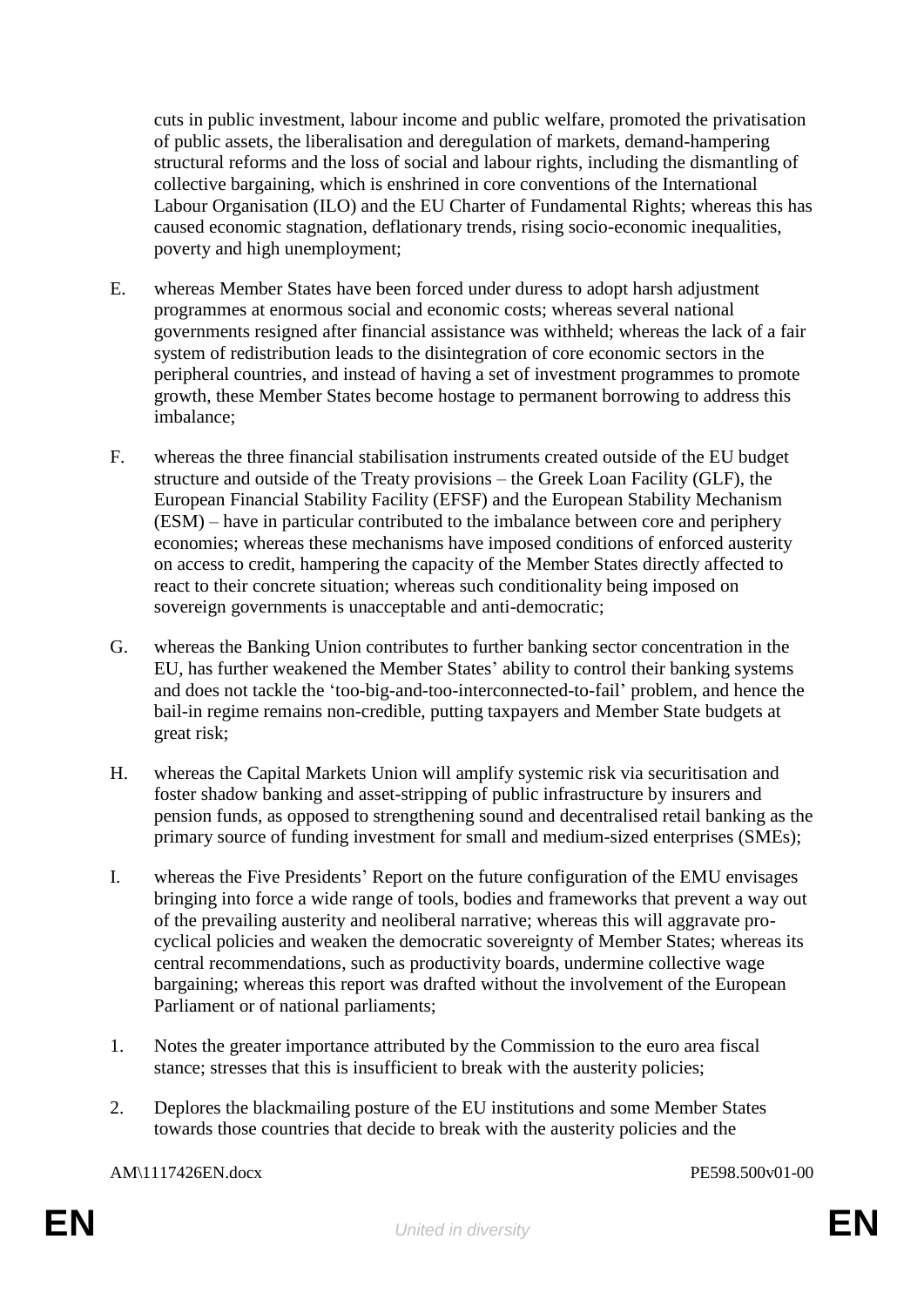neoliberal doctrine;

- 3. Stresses that the introduction of any kind of budgetary capacity for the euro area by itself will not solve the structural imbalances in the EMU and that a fundamental change in the orientation of its economic policies and governance is required to address the root causes of the euro crisis, particularly the contribution of macroeconomic imbalances to private and public indebtedness;
- 4. Rejects the establishment of the envisaged Eurozone Treasury, since it will imply a further concentration of power in supranational entities and the Treasury will be embedded in the framework of the Fiscal Compact and may contribute to the enforcement of demand-hampering structural reforms, thus undermining democratic sovereignty and contributing to the imposition of austerity;
- 5. Stresses the need for a banking structural reform separating retail banking from investment banking to allow for orderly bank resolution without the privatisation of profits and the socialisation of losses, while ensuring public control and decentralisation of the banking sector, as opposed to the aggravation of systemic risk and volatile financing conditions via the Capital Markets Union;
- 6. Considers that the EMU exposed its vulnerability in the context of the global financial and economic crisis when unsustainable imbalances, caused by beggar-thy-neighbour policies in core euro Member States such as Germany and by short-term capital flows to the periphery, contributed to elevated debt levels (private and public) and caused a dramatic increase in government borrowing costs in some Member States, following the rise in public debt owing to bank bailouts and initial counter-cyclical policy responses to the crisis;
- 7. Warns that future shocks could further destabilise the euro area as a whole, since the EMU, as well as the European economic governance framework, prevents its Member States from using the right and necessary economic tools to respond properly to the current and future economic and social crisis; considers that, in the case of symmetric shocks brought about by a lack of internal demand, monetary policy alone cannot reignite growth, particularly in a context of zero lower bound, and that these symmetric shocks should be addressed by funding investment aimed at aggregate demand and full employment;
- 8. Stresses that the introduction of the euro as a common currency has eliminated tried and tested policy options for counterbalancing asymmetric shocks, such as exchange rate realignments; reiterates that the relinquishing of autonomy over monetary policy therefore requires alternative adjustment mechanisms to cope with asymmetric macroeconomic shocks and to achieve real and social upward convergence under democratic control;
- 9. Calls for the establishment of a support programme and, at the request of the Member States in question, the option to join an exchange rate mechanism with the European Central Bank for the symmetric stabilisation of exchange rates for those Member States which may wish to negotiate an orderly exit from the euro on the grounds that their membership has become unsustainable and unbearable; stresses that such a programme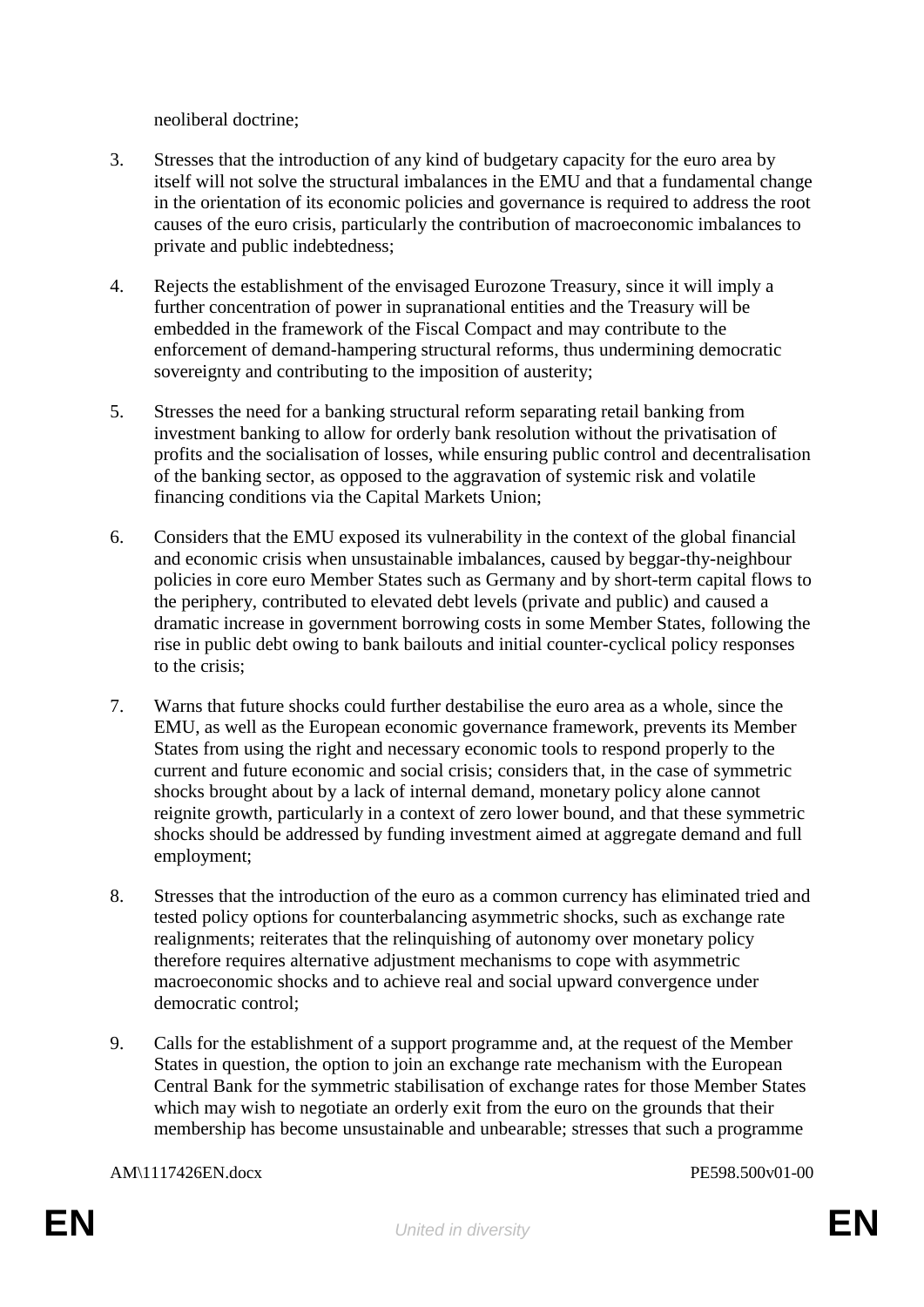should provide for adequate compensation for the social and economic damage caused by these Member States' presence in the EMU; stresses also the need for the creation of an emergency plan to support the economy of those countries that have suffered from the Troika's intervention; underlines the need to create legal clarity on an orderly exit from the euro in the framework of Union membership and the need for application of capital controls, including debt restructuring and debt write-down, governed by the principles of *lex monetae*, according to which debtors may settle debts in their preferred currency;

- 10. Is extremely worried about the debt burden on the EU peripheral countries; considers it imperative to reduce the debt burden, through debt renegotiation (of amounts, maturity and interest rates) and the annulment of its speculative and illegitimate component, bringing it to sustainable levels, as a matter of urgency and of elementary justice;
- 11. Calls for the Treaty on Stability, Coordination and Governance and the European Semester to be repealed, as they constitute an undemocratic economic straightjacket that has an adverse effect on Member States' economic performance and social development; calls for them to be replaced by policies which ensure upward social convergence, inclusive growth and employment; stresses the need to exempt public investment from the Maastricht criteria until these treaties are repealed (golden rule of public investment), as investment creates income streams and assets for future generations and the intertemporal spread of borrowing costs is hence justified;
- 12. Stresses that the European Fund for Strategic Investments (EFSI) induces rent-seeking and asset-stripping by private investors at the expense of the Union budget, via publicprivate partnerships, the privatisation of profits and the socialisation of losses, while only sparsely contributing to additional investment; considers that via EFSI the European Investment Bank has acquired too much levy over the Union budget while displaying a poor track record in terms of the regional distribution of investments and support for SMEs;
- 13. Calls for a meaningful public investment programme in support of the real economy, which should be based on solidarity and territorial cohesion; considers that this programme should focus on the creation of decent and quality jobs and at the same time increase the standard of living and social protection of workers, in particular strengthening collective bargaining and collective agreements and extending the right to strike;
- 14. Underlines the need for the European Central Bank to fund public investment in the real economy rather than asset-price bubbles, and that the purchase of bonds by national development banks to that end would be in accordance even with the currently dysfunctional EU Treaties; considers that public investment would have large selffinancing effects via the multiplier, particularly in Member States with liquidityconstrained households and banks;
- 15. Stresses the need to effectively reduce chronic current account surpluses; points out that balanced current accounts of Member States are necessary to mitigate the need for permanent transfers and render arbitrary fiscal rules superfluous, as under the condition of balanced current accounts any Member State with a preference for higher public